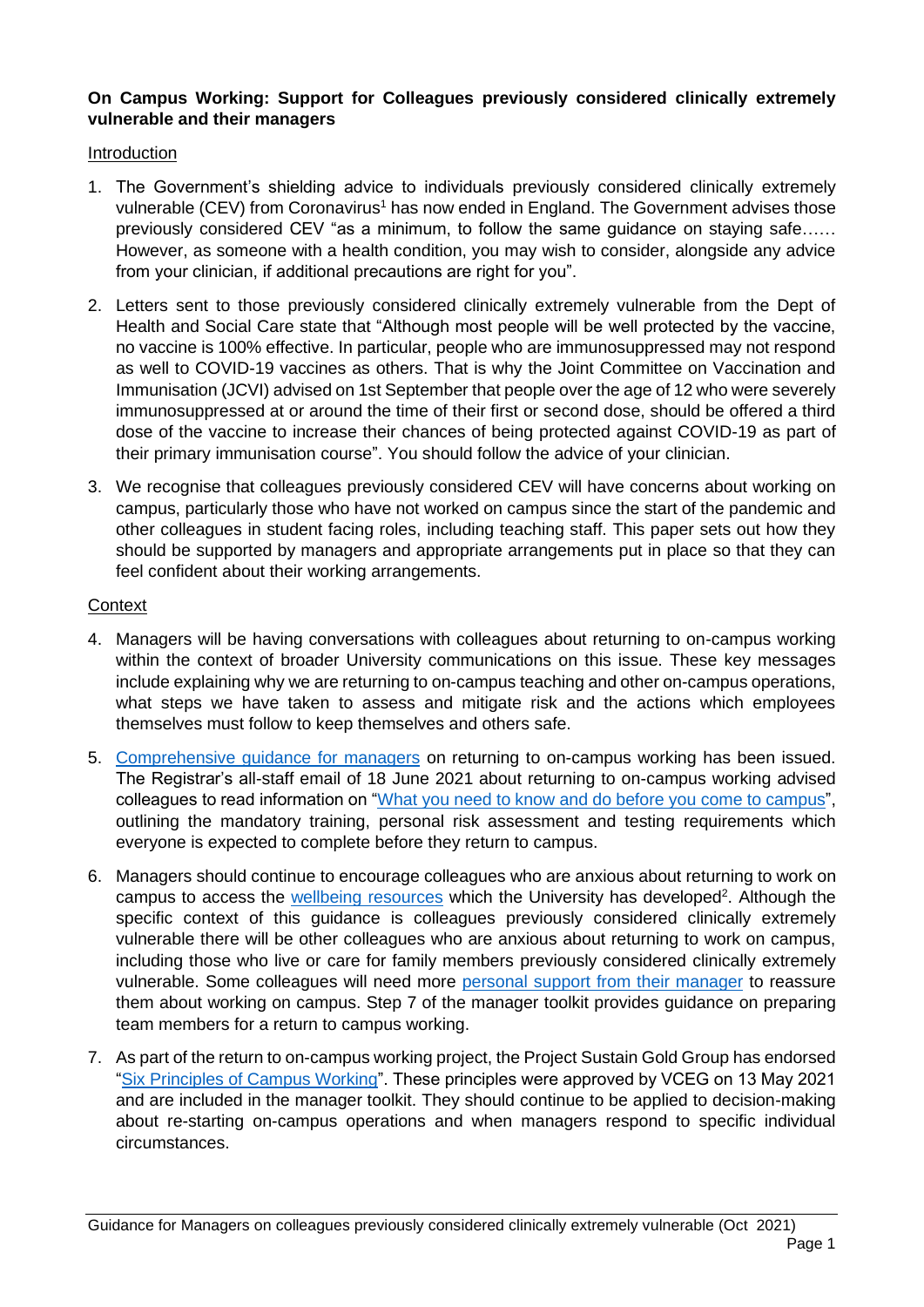### Return to on-campus working

- 8. Managers should remind all staff returning to campus working to follow the guidance at [www.exeter.ac.uk/staff/employment/coronavirus/personalriskassessment/.](http://www.exeter.ac.uk/staff/employment/coronavirus/personalriskassessment/) As a first step, colleagues should complete the online COVID-19 age calculator to calculate their COVID-19 age, including the "additional health questions" at the end of the assessment (which includes the question "Did you receive a shielding letter?"). If the employee's covid age is "high" or "very high" and/or they have answered Yes to one of the additional questions, they should then complete a COVID-19 Personal Risk Assessment and Action Plan with their line manager. There is an option to seek advice from Occupational Health at this stage. The expectation is that this process will identify any staff previously considered CEV who have concerns about working on campus.
- 9. In addition, the following mitigation measures apply to all members of the University community working and studying on campus:
	- Encouragement to take regular lateral flow tests.
	- Engagement with the government's vaccination programme, where possible.
	- **Encouragement to wear face coverings in shared areas which are crowded and enclosed.** including teaching spaces, and other working arrangements.
	- Regular handwashing, supported by the provision of hand sanitiser points.
	- Enhanced cleaning protocols in shared spaces, particularly before and after use.
	- Ventilation.
- 10. For teaching activity, the University has agreed [teaching guidance](https://www.exeter.ac.uk/coronavirus/staff/teaching/) for 2021-22, which has been informed by an updated teaching risk assessment which takes account of the Government guidance and the [Government's advice](http://www.gov.uk/government/publications/higher-education-reopening-buildings-and-campuses/higher-education-covid-19-operational-guidance) that education providers should not limit the education and wider student experience. Protocols for research have also been agreed<sup>3</sup>.

# Specific support to managers of previously considered CEV staff

- 11. Where the Covid-age calculator identifies that a Covid-19 Personal Risk Assessment is necessary, managers should consider whether additional mitigations are reasonable and appropriate, taking advice from occupational health where appropriate. For example:
	- Re-arranging work to reduce close contact. In a teaching situation, such as laboratory work, this may mean arranging for another member of staff to deliver this part of the class. In other work situations, it may mean considering room layout and/or the number of people in the room where the previously considered CEV employee works.
	- Providing screens where possible and provided this does not hinder business delivery. There are likely to be practical challenges of sourcing suitable screen in sufficient numbers within the period between now and the start of term. The provision of screens in teaching spaces is not likely to be practical.
	- Agreeing blended working arrangements so that the time spent working on campus is kept to the minimum which is essential to the delivery of on-campus services such as teaching.
	- Exceptionally, continued homeworking may be agreed, subject to regular review, where there is clear evidence that the work can be effectively delivered remotely without impacting negatively on the experience of students and the workload and wellbeing of colleagues. (See Decision Making below.)
	- In a limited range of circumstances, as part of the requirements of a risk assessment, Respiratory Protection Equipment (RPE) – ie FFP3 masks - may be provided<sup>4</sup>.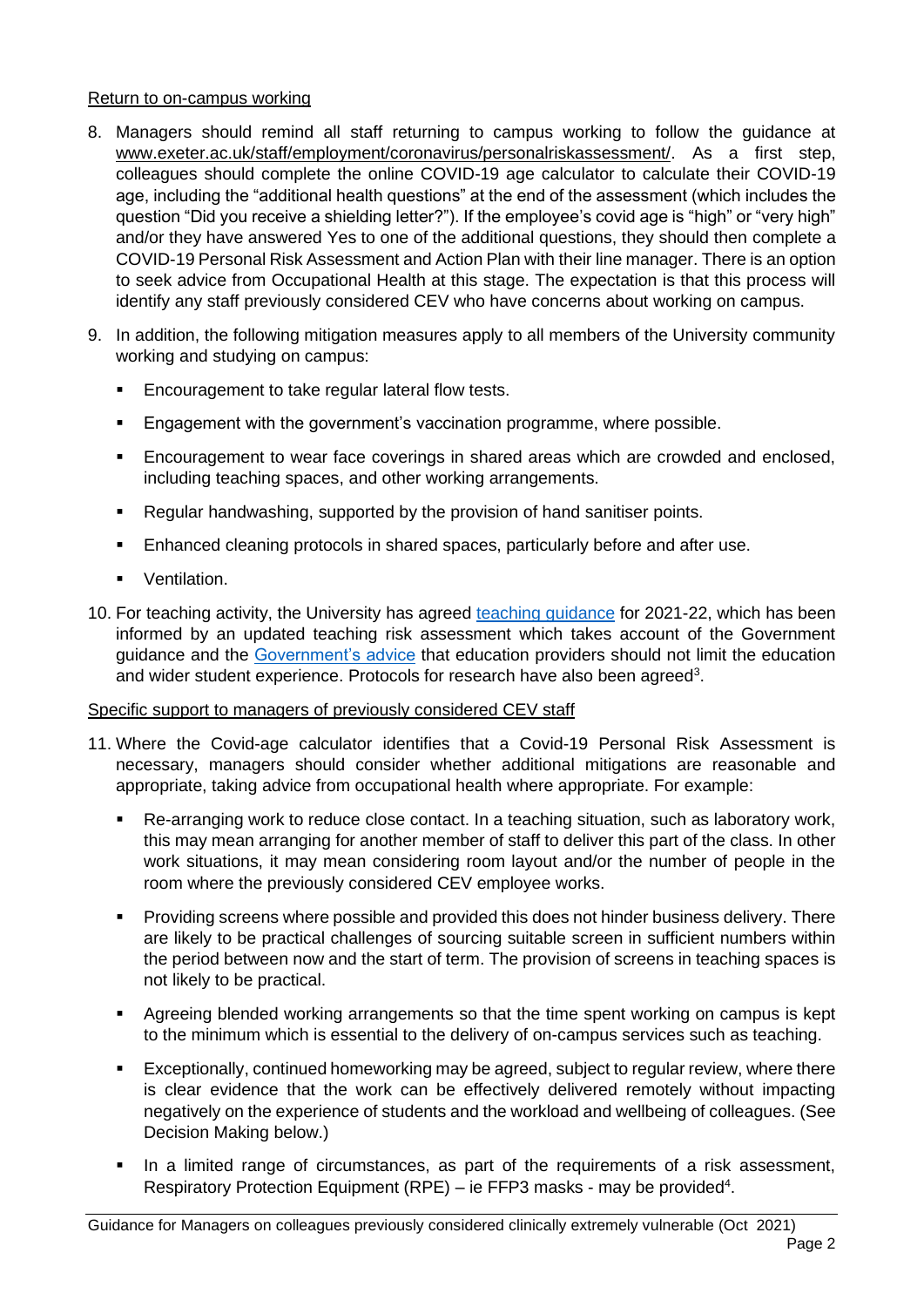- 12. Some staff previously considered CEV may also be covered by the disability provisions of the Equality Act. The duty to consider reasonable adjustments will encompass the issues above and Occupational Health and HR will advise as necessary.
- 13. There will be a continued provision of "sunflower lanyards"/ "Please give me Space" badges for previously considered CEV colleagues who choose to wear them, to give visibility to their request for space from others.

# Decision Making

- 14. The return to campus working framework, agreed by Gold and VCEG in May 2021, provides for decisions to be made at local level within parameters agreed by College Executive Groups/Directorate Senior Management Teams "to ensure that the [six] principles are applied appropriately and consistently within the college/service"<sup>5</sup> .
- 15. Decision making on adjustments therefore lies with managers, who are encouraged to take advice for specific individual circumstances from Occupational Health and HR to support consistency and equity of approach. Staff previously considered CEV are likely to work across the full spectrum of University activities, including education, research and Professional Services and the opportunity to accommodate requests to continue homeworking will vary according to the roles they carry out, but our aim should be to achieve consistency within similar roles and activities.
- 16. With regard to education and research, taking account of the Government regulatory context, and the importance of consistency of decision-making across academic departments and programmes, consideration of requests to deliver teaching remotely instead of in-person must be referred to the Head of Department. The HoD's decision should be reviewed by the Associate Dean of Education and Associate Dean for Research - so that they both have the opportunity to comment on work the academic may be engaged, across both education and research - and the Pro-Vice-Chancellor.
- 17. It is recognised that, within the definition of "previously considered clinically extremely vulnerable", each individual's health concerns are different, and it is important that advice from Occupational Health on individual circumstances is taken into account, but generally it is expected that it will be exceptional for remote-only teaching to be approved given the nature of the University's business. (This is consistent with the arrangements for students who were previously considered CEV to request remote learning: requests - which must be made via Accessibility – will be approved only in exceptional circumstances, and initially only for Term 1.) To ensure consistence in education/research settings, the Head of Department, Associate Deans and PVC can take advice from the Assistant Director for HR (Business Partnering and HR Operations) or the Assistant Director for HR (Policy and Reward)<sup>6</sup>.

<sup>1</sup> [https://www.gov.uk/government/publications/guidance-on-shielding-and-protecting-extremely-vulnerable](https://www.gov.uk/government/publications/guidance-on-shielding-and-protecting-extremely-vulnerable-persons-from-covid-19/guidance-on-shielding-and-protecting-extremely-vulnerable-persons-from-covid-19)[persons-from-covid-19/guidance-on-shielding-and-protecting-extremely-vulnerable-persons-from-covid-19](https://www.gov.uk/government/publications/guidance-on-shielding-and-protecting-extremely-vulnerable-persons-from-covid-19/guidance-on-shielding-and-protecting-extremely-vulnerable-persons-from-covid-19)

<sup>2</sup> See particularly [www.exeter.ac.uk/staff/wellbeing/mentalhealth/](https://www.exeter.ac.uk/staff/wellbeing/mentalhealth/) - and [www.exeter.ac.uk/coronavirus/staff/](https://www.exeter.ac.uk/coronavirus/staff/) (FAQ on "Information for colleagues in a vulnerable group" and "Questions on returning to your workplace").

<sup>3</sup> See the Registrar's Covid-19 Update for Staff of 25 August 2021.

<sup>&</sup>lt;sup>4</sup> An FFP3 mask needs to fit the wearer's face properly to be effective and a face mask fit test is needed to ensure that the selected equipment is suitable for the wearer. The University's Safety Team should be contacted to arrange face mask fitted for RPE (contact [safety@exeter.ac.uk\)](mailto:safety@exeter.ac.uk). Half mask and disposable mask fittings can be carried out in-house by the team (free of charge) and will take around 30 minutes per person. For more information see [www.exeter.ac.uk/staff/wellbeing/safety/guidance/controlofsubstanceshazardoustohealthcoshh/](http://www.exeter.ac.uk/staff/wellbeing/safety/guidance/controlofsubstanceshazardoustohealthcoshh/) and [www.exeter.ac.uk/staff/wellbeing/safety/safetyguidance/covid-19-safe-working/#tab3](https://www.exeter.ac.uk/staff/wellbeing/safety/safetyguidance/covid-19-safe-working/#tab3)